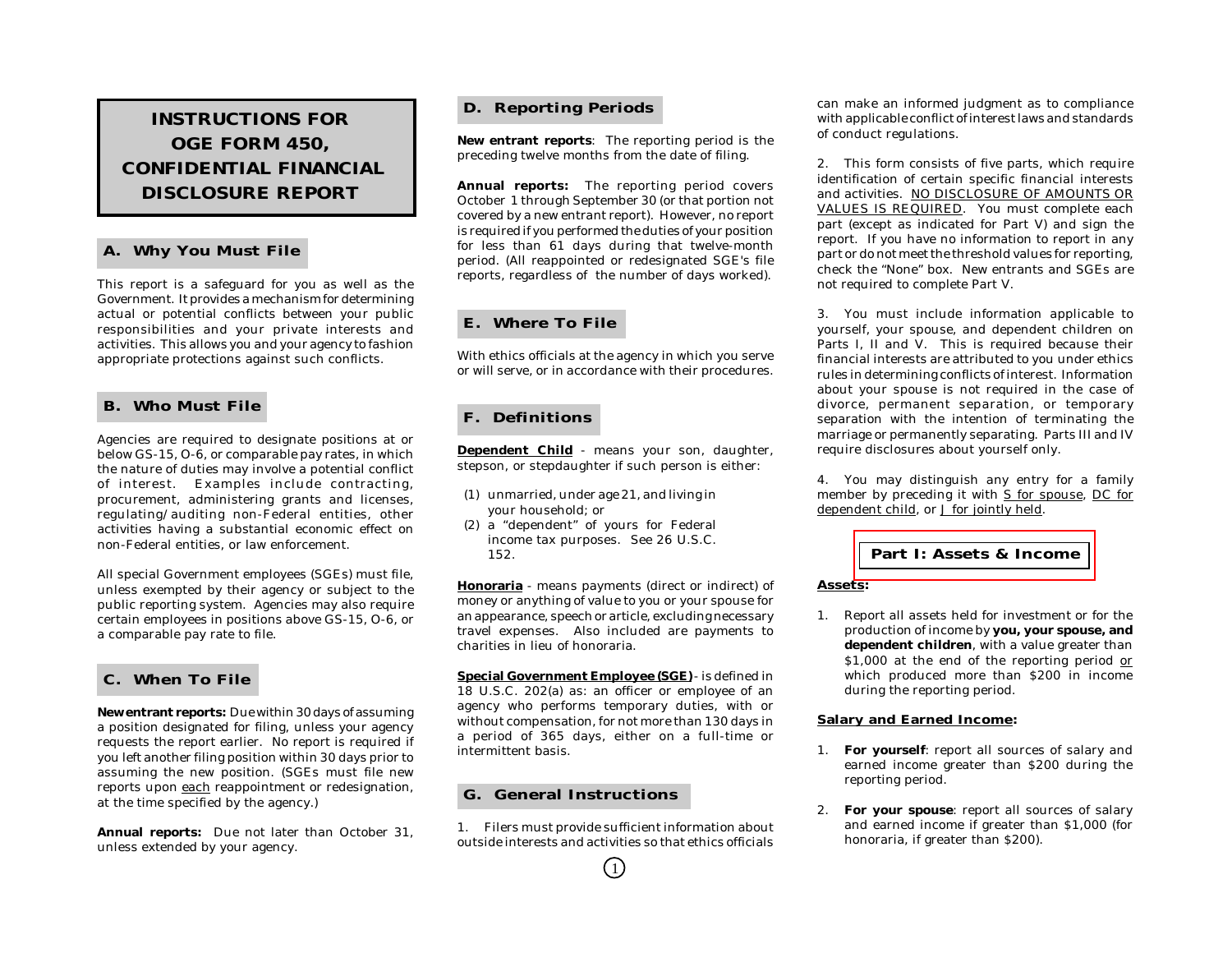3. **For dependent children**: no earned income **Do Not Report: Do Not Report:**  needs to be reported.

 $IRA/401(k)$  Holdings

- 
- 
- Mutual Funds<br>• Annuities
- 
- 
- 
- 
- 

| <b>Investment Income</b> | Earned/Ot  |
|--------------------------|------------|
| • Dividends              | • Fees     |
| Rents and Royalties      | · Salaries |

- 
- 
- 

- 1. For **pensions**, you will ordinarily just need to list those underlying investments or attach an
- 2. For publicly available **mutual funds**, you are children have no past or present knowledge. An indicate the full name of the specific mutual fund in which you hold shares, not just the 4. An educational or other institution outside the 4. general family fund name. Federal Government.
- 3. For other publicly available investment funds, **[Part II: Liabilities](#page-4-0) | Do Not Report: Do Not Report: Do Not Report: Part II: Liabilities** | **Do Not Report: Do Not Report: Part II: Liabilities** | **Do Not Report** such as publicly offered units of **limited partnerships**, the disclosure requirements are the same as for mutual funds -- list the full name **dent Children:** or political entity; of the limited partnership, but not its underlying portfolio investments. The same controller states of any creditor at the controller states of an honorary nature; and
- 4. For a **privately held trade or business**, report its name, location, and description of activity.

- 1. Your personal residence, unless you rent it out;
- you rent it out; **Examples of Assets:** 2. Federal Government salary or retirement benefits • Stocks • Bonds • Bonds • Such as the Thrift Savings Plan; 2. Personal liabilities owed to a spouse, or the such as the Thrift Savings Plan; 2. Personal liabilities owed to a spouse, or the such as the Thrift Savings Plan
	- Social Security benefits; dependent child;
- · Trust Holdings · Commodity Futures 4.
- savings accounts, interest-bearing checking 4. Revolving charge accounts where the outstanding<br>accounts, or any other forms of deposit in a liability does not exceed \$10,000 at the end of **Examples of Income:** accounts, or any other forms of deposit in a liability does not exceed \$10,000 at the end of hypestment Income **Examples of Income Examples Examples Examples Examples Examples Examples E** Investment Income Earned/Other Income bank, savings and loan association, credit union • Fees or similar financial institution;
	- Interest **19 Commissions** 6. Money market mutual funds and money market **Part III: Outside Positions** · Capital Gains · Retirement Benefits accounts;
- 7. U.S. Government obligations (including Treasury **Notes: bonds**, bills, notes and saving bonds);
	- 8. Government securities issued by U.S. positions no longer held), whether or not paid.<br>Government agencies or Government-sponsored indicate the name of the sponsoring employer. Government agencies or Government-sponsored<br>However, if you have control over the specific corporations, such as TVA, GNMA, FNMA; and
	- The underlying holdings of a trust that: 1) was employee, or consultant of any of the following:<br>not created by you, your spouse, or dependent account statement that lists them. children, **and** 2) the holdings or sources of income of which you, your spouse, and dependent or other business enterprise;<br>
	children have no past or present knowledge. An only required to indicate the name of the fund, example is a trust created by a relative, from 2. A non-profit organization;<br>not the investments that the mutual fund holds which you receive periodic income but have no which you receive periodic income but have no in its portfolio. You must, however, always knowledge about its assets. Just identify the 3. A labor organization; and indicate the full name of the specific mutual trust by name and date of creation.

any time during the reporting period.

- 1. Mortgages on your personal residence unless
- Investment Real Estate<br>
Pensions<br>
Pensions
or Cariel Security barefits:<br>
Pensions
or child of you, your spouse, or
- 3. Loans for personal automobiles, household · Trades & Businesses · Partnership Interests child by a spouse, parent, sibling or child; furnishings, or appliances, where the loan does in the loan does in the loan does in the loan does in the loan does in the loan doe • Investment Life Insurance • Collectibles held for not exceed the purchase price; and Investment 5. Accounts including certificates of deposit,
	-

### · Honoraria **Report for Yourself:**

 All positions outside the U.S. Government held at any time during the reporting period (including

However, if you have control over the specific corporations, such as TVA, GNMA, FNMA; and **Positions include** an officer, director, trustee, general investment assets held in your pension account<br>(it is not independently managed), you must also  $\begin{array}{c} 9. \end{array}$  The underlying holdings of a trust that: 1) was employee, or consultant of any of the following:

- A corporation, company, firm, partnership, trust,
- 
- 
- 

- **Report for Yourself, Spouse, and Depen-** 1. Positions held in any religious, social, fraternal, **dent Children:** 0. positions held in any religious, social, fraternal, **dent Children:** 
	-
	- 3. Positions held by a spouse or dependent child.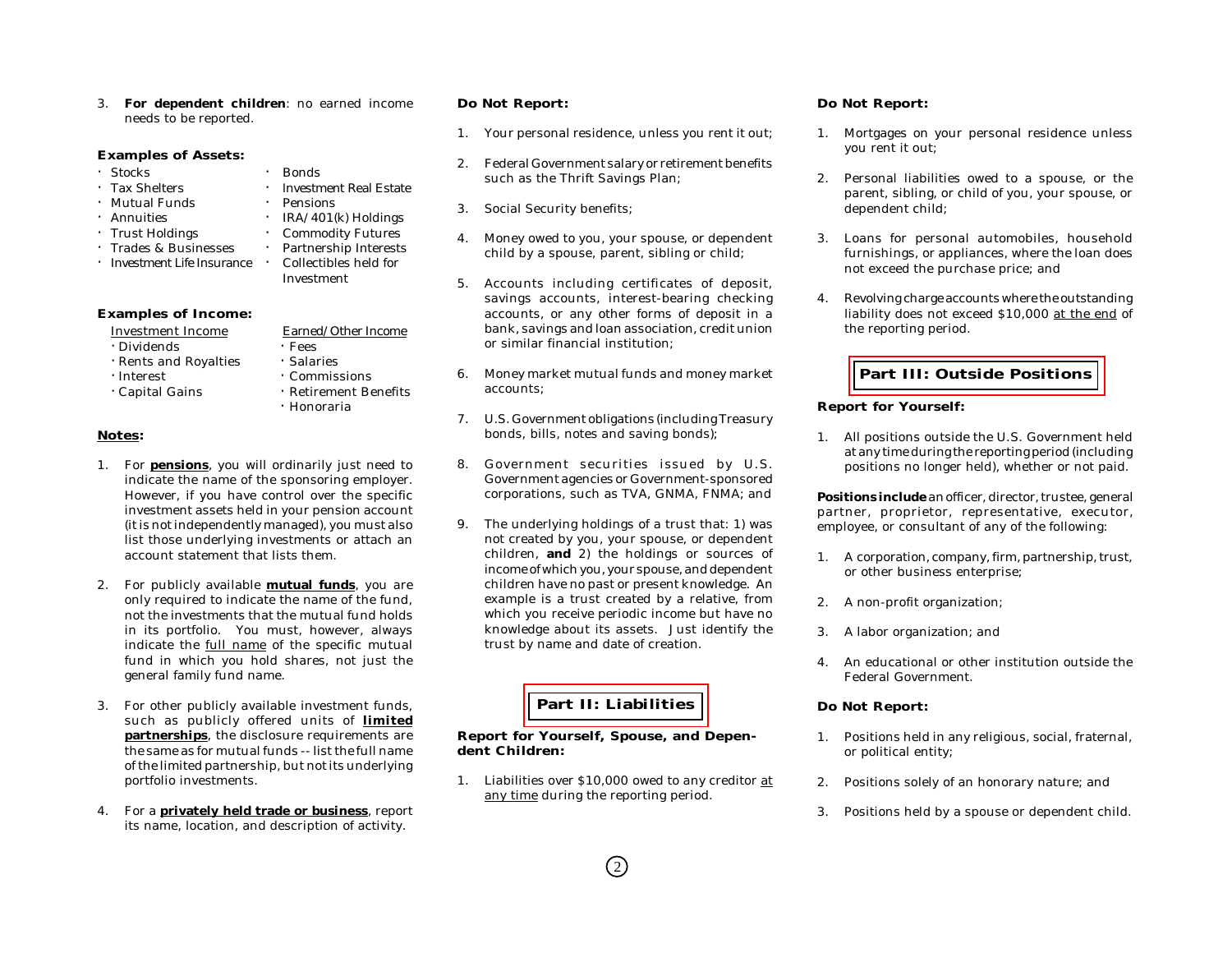# **Do Not Report: [Part IV: Agreements and](#page-4-2)  Arrangements**

# **for:** 2.

- 1. Current or future employment;
- 
- other than the Federal Government (including and **other than the Federal Government (including and other than the Federal Government (including and and set of the Public Burden Information** severance payments); and  $\overline{5}$ . Gifts or reimbursements received by a spouse or
- 

1. A spouse or dependent child's agreements or

# **[Part V: Gifts and Travel](#page-4-3)Reimbursements**

**Note:** Part V is not applicable to new

- 1. Travel-related cash reimbursements received
- 

- 1. Anything received from relatives, the U.S. Government, D.C., State, or local governments; **Penalties Report Your Agreements or Arrangements** 
	- Bequests and other forms of inheritance; Falsification of information or failure to file or report
	-
- Federal employment; information required to be reported to be reported to be reported may also subject 4. Cifts of hospitality (food, lodging, entertainment) would be reported to be reported may also subject 4. Gifts of ho Gifts of hospitality (food, lodging, entertainment) you to criminal prosecution. at the donor's residence or personal premises; 3.
- S. Gifts or reimbursements received by a spouse or<br>A. Continuing participation in an employee pension<br>relationship to the filer *(Example: a spouse's* and a half hours per response, including<br>relationship to the filer *(Ex*

U.S.C. App.), Executive Order 12674, and 5 CFR Part Project (3209-0006), Washington, DC 20503. Do not 2634, Subpart I, of the Office of Government Ethics send your completed OGE Form<br>regulations require the reporting of this information. See Section E for where to file. regulations require the reporting of this information. **Part V is not applicable to new** The primary use of the information on this form is for<br> **Part V is not applicable to new**  $\frac{1}{2}$  review by Covernment officials of your agency to **review by Government officials of your agency, to** Pursuant to the Paperwork Reduction Act, as determine compliance with applicable Federal conflict amended, an agency may not conduct or sponsor, determine compliance with applicable Federal conflict amended, an agency may not conduct or sponsor,<br>of interest laws and regulations. Additional and no person is required to respond to, a collection **Report for You, Your Spouse, and Depen-** of interest laws and regulations. Additional and no person is required to respond to, a collection dent Children: disclosures of the information on this report may be of informatio made: (1) to a Federal, State or local law enforcement OMB control number (that number is displayed in the agency if the disclosing agency becomes aware of a upper right-hand corner of the first page of this OGE Fravel-related cash reimbursements received<br>from one source during the reporting period violation or potential violation of law or regulation; (2) Form 450).<br>to a court or party in a court or Federal administrative<br>to a co proceeding if the Government is a party or in order to 2. Any other gifts totaling \$250 or more from any comply with a judge issued subpoana; (3) to a source Any other gifts totaling \$250 or more from any comply with a judge-issued subpoena; (3) to a source Mere disclosure of the required information does not one source. A "gift" is defined as anything of when necessary to obta one source. A "gift" is defined as anything of when necessary to obtain information relevant to a authorize holdings, income, liabilities, affiliations, conflict of interest investigation or decision; (4) to the positions, items and in-kind transportation, food, lodging,<br>and entertainment.<br>The cord Services Administration in record management inspections; (5) to the Office of Note: Gifts or reimbursements valued at \$100 or Management and Budget during legislative **and information in the metal assistance in**<br>less need not be included in determining the \$250 direct in the subject matter. This **co** 

confidential report will not be disclosed to any requesting person unless authorized by law.

information required to be reported may subject you<br>3. Gifts and travel reimbursements given to your to disciplinary action by your employing agency or agency in connection with your official travel; but a set of the authority. Knowing and willful falsification of 2. A leave of absence from private or other non-<br>Federal employment: other authority. Knowing and willful falsification of<br>information required to be reported may also subject

Continuing participation in an employee pension<br>or benefit plan maintained by a former employer<br>other than the Federal Government.<br>other than the Federal Government.<br>employment).<br>employment).<br>employment.<br>comments regarding **Do Not Report: Do Not Report: other aspect of this collection of information**, including suggestions for reducing this burden, to Associate A spouse or dependent child's agreements or **Privacy Act Statement** Director for Administration, U.S. Office of Government arrangements.<br>**Privacy Act Statement** Ethics, Suite 500, 1201 New York Avenue NW., Ethics, Suite 500, 1201 New York Avenue NW., Washington, DC 20005-3917; and to the Office of Title I of the Ethics in Government Act of 1978 (5 Management and Budget, Paperwork Reduction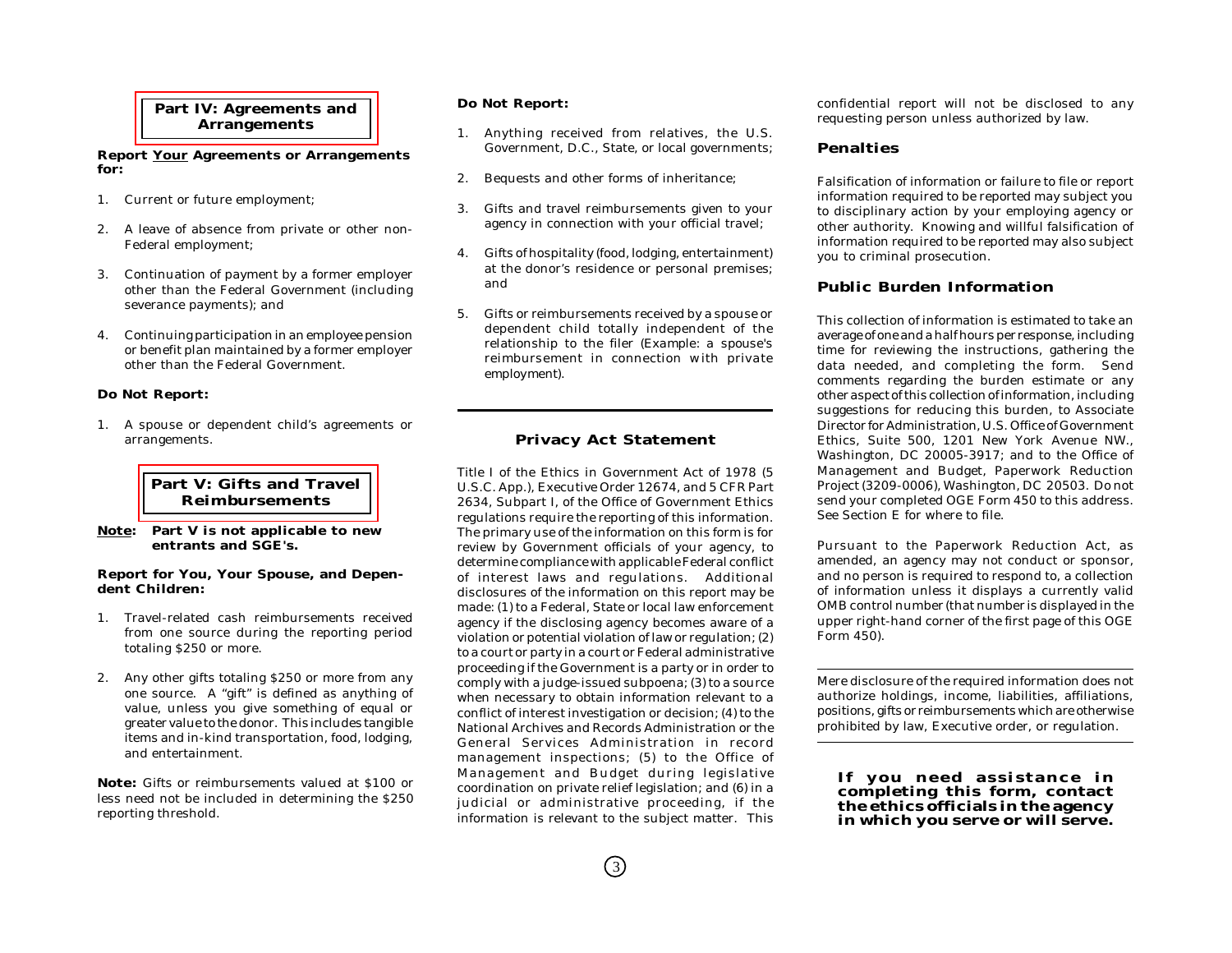# **Executive Branch CONFIDENTIAL FINANCIAL DISCLOSURE REPORT**

<span id="page-3-0"></span>

| Employee's Name (Last, first, middle initial)                                                                                                      | Position/Title               |  | Grade             | <b>Reporting Status:</b><br>New entrant<br>Annual |  |
|----------------------------------------------------------------------------------------------------------------------------------------------------|------------------------------|--|-------------------|---------------------------------------------------|--|
| Branch/Unit and Address<br>Agency                                                                                                                  |                              |  | <b>Work Phone</b> | If New Entrant, Date of Appointment               |  |
| If an SGE, Home Address (Number, Street, City, State and ZIP Code)<br>Check box if special Government<br>employee (SGE)                            |                              |  |                   |                                                   |  |
| I certify that the statements I have made on this form and all attached<br>statements are true, complete, and correct to the best of my knowledge. | <b>Signature of Employee</b> |  |                   |                                                   |  |

| Date Received by<br>Agency | On the basis of information contained in this report, I<br>conclude that the filer is in compliance with applicable laws<br>and regulations (except as noted in "comments" box below). |      |  | Signature and Title of Supervisor/Other Intermediate Reviewer (If agency requires) | Date                                    |
|----------------------------|----------------------------------------------------------------------------------------------------------------------------------------------------------------------------------------|------|--|------------------------------------------------------------------------------------|-----------------------------------------|
|                            | Signature of Agency's Final Reviewing Official and Title                                                                                                                               | Date |  | <b>Comments of Reviewing Officials</b>                                             |                                         |
|                            |                                                                                                                                                                                        |      |  |                                                                                    | (Check box if continued)<br>on reverse) |

# **Part I: Assets and Income**

**None** 

**Identify for you, your spouse, and dependent children:** 1) assets with a fair market value greater than \$1,000 at the close of the reporting period or producing income over \$200; and 2) sources of earned income such as salaries, fees, honoraria (other than U.S. Government salary or retirement benefits, such as the Thrift Savings Plan) which generated over \$200 in income during the reporting period. Earned income sources of your spouse must be reported if greater than \$1,000 (greater than \$200 for honoraria). No earned income needs to be reported for dependent children.

Assets include (but are not limited to): stocks, bonds, tax shelters, real estate, mutual funds, pensions, annuities, IRAs, trusts, commodity futures, trades and businesses, and partnership interests.

Exclude your personal residence, unless you rent it out, and deposit accounts in financial institutions. See instructions for additional exclusions.

|                 | Assets and Income Sources (Identify specific employer, business, stock, bond,<br>mutual fund, type/location of real estate, etc.) | $(X)$ if no<br>longer held | Nature of Income over \$200 (Rent, interest,<br>dividends, capital gains, salary, etc.) | Date (Only<br>for honoraria) |
|-----------------|-----------------------------------------------------------------------------------------------------------------------------------|----------------------------|-----------------------------------------------------------------------------------------|------------------------------|
|                 | Rental Condo, Anchorage, Alaska                                                                                                   |                            | Rent                                                                                    |                              |
| <b>Examples</b> | Dee, Jones & Smith, Hometown, USA                                                                                                 | $\mathbf X$                | Salary                                                                                  |                              |
|                 | (S) Alexandria Medical Clinic, Alexandria, VA                                                                                     |                            | Salary                                                                                  |                              |
|                 | Franklin Equity Mutual Fund                                                                                                       |                            | Dividends/Capital Gains                                                                 |                              |
| $\mathbf{1}$    |                                                                                                                                   |                            |                                                                                         |                              |
|                 |                                                                                                                                   |                            |                                                                                         |                              |
| $\overline{2}$  |                                                                                                                                   |                            |                                                                                         |                              |
| 3               |                                                                                                                                   |                            |                                                                                         |                              |
| $\overline{4}$  |                                                                                                                                   |                            |                                                                                         |                              |
| $\overline{5}$  |                                                                                                                                   |                            |                                                                                         |                              |
| 6               |                                                                                                                                   |                            |                                                                                         |                              |
| $\overline{7}$  |                                                                                                                                   |                            |                                                                                         |                              |
| $\overline{8}$  |                                                                                                                                   |                            |                                                                                         |                              |
| $\overline{9}$  |                                                                                                                                   |                            |                                                                                         |                              |
| 10              |                                                                                                                                   |                            |                                                                                         |                              |